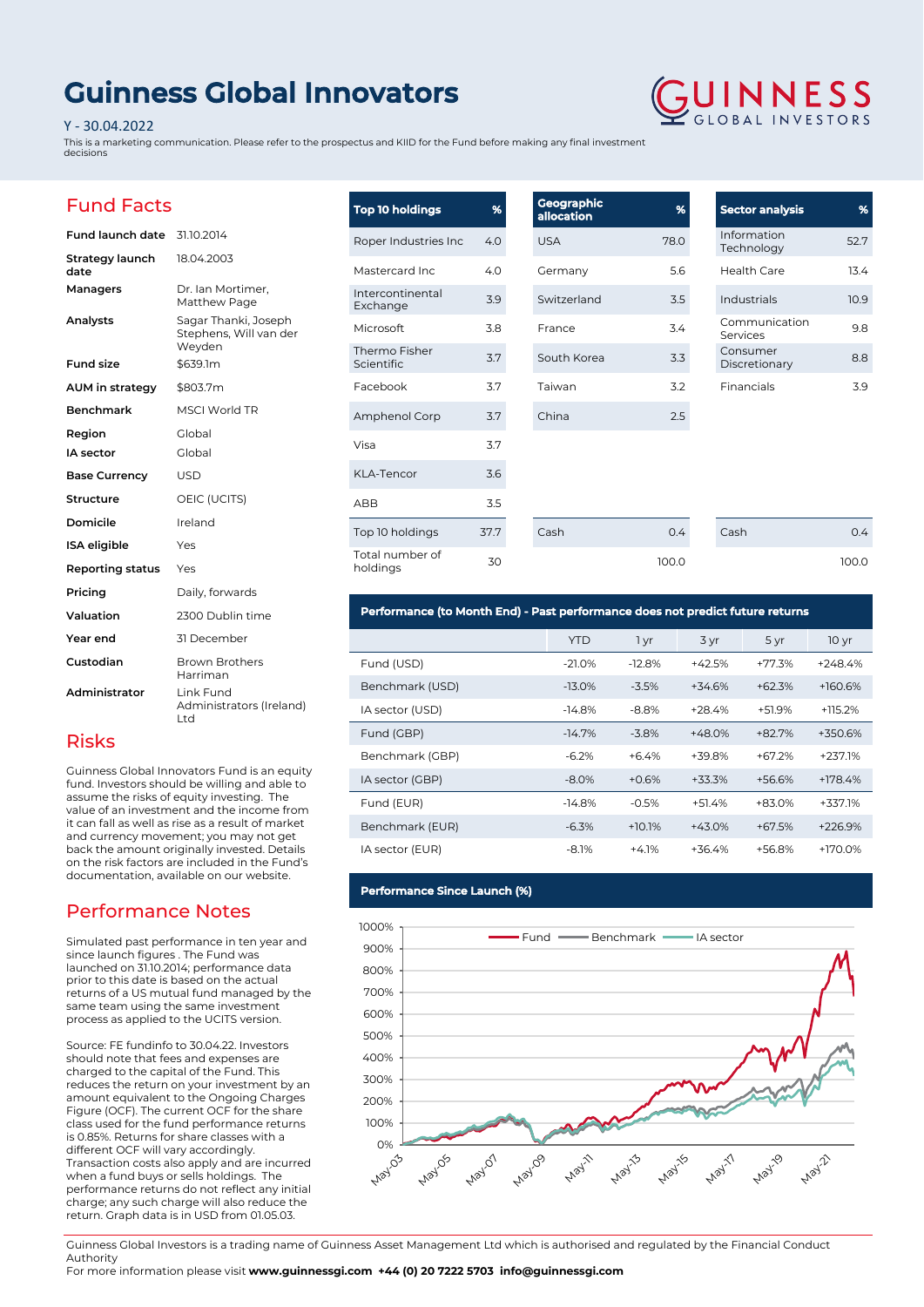# **Guinness Global Innovators**

Continued

## Fund Profile

#### **Aim**

Long-term capital growth

#### **Investment Case**

Provides global exposure to companies benefiting from innovations in technology, communication, globalisation or innovative management strategies. Innovation can take many forms, not just disruptive techdriven products. It is the intelligent application of ideas and is found in most industries and at different stages in company lifecycle.

#### **Process**

Focus on companies with ability to earn above average return on capital at any stage in their lifecycle: early stage disruptive companies; more established, growth-phase companies; established companies with a culture of improvement in their product, processes, or business model Strict value discipline to avoid over-hyped companies

#### **Portfolio**

Concentrated equally-weighted portfolio of 30 stocks, which reduces stock-specific risk and instils a strong sell discipline. Low turnover; minimum \$500m market cap; no benchmark-driven constraints on sector and regional weightings.

#### **Investment Policy**

An equity fund which invests in global equities. The companies invested in will have, in the manager's opinion, innovation at the core of their business.

The Fund is actively managed and uses the MSCI World Index as a comparator benchmark only.

# **Share classes**

| Class     | Currency | Acc/Dist | <b>OCF</b> | Maximum<br>Initial<br>Charge | <b>ISIN</b>             | Bloomberg  |
|-----------|----------|----------|------------|------------------------------|-------------------------|------------|
| Y EUR Acc | EUR      | Acc      | 0.85%      | 5%                           | IE00BOXX3L90            | GGIYEUA ID |
| Y GBP Acc | GBP      | Acc      | 0.85%      | 5%                           | IE00BQXX3K83 GGIYGBA ID |            |
| Y USD Acc | USD      | Acc      | 0.85%      | 5%                           | IE00BQXX3M08 GGIYUSA ID |            |

GUINNESS

Other share classes at other fee structures and currencies exist. Not all share classes are registered for sale in all countries where the Fund is registered for sale.

Lower Risk ..........................................................................................................Higher Risk

| <b>Risk &amp; Reward</b>          |  |  |  |  |   |                             |  |  |  |
|-----------------------------------|--|--|--|--|---|-----------------------------|--|--|--|
|                                   |  |  |  |  | 6 |                             |  |  |  |
| <b>Typically Lower</b><br>Rewards |  |  |  |  |   | Typically Higher<br>Rewards |  |  |  |

The risk and reward indicator shows where the fund ranks in terms of its potential risk and return. The higher the rank the greater the potential reward but the greater the risk of losing money. The shaded area in the table<br>shows this fund's rank. The fund is ranked as higher risk as its price has shown high fluctuations historical This is based on how investments have performed in the past and you should note that the fund may perform differently in the future and its rank may change. Historical data may not be a reliable indicator for the future.

| Calendar Year Performance - Past performance does not predict future returns |      |      |                                                                      |      |      |      |      |      |      |      |
|------------------------------------------------------------------------------|------|------|----------------------------------------------------------------------|------|------|------|------|------|------|------|
|                                                                              | 2021 | 2020 | 2019                                                                 | 2018 | 2017 | 2016 | 2015 | 2014 | 2013 | 2012 |
| Fund (USD)                                                                   |      |      | +21.5% +36.3% +36.6% -17.0% +33.6% +7.2% -3.5% +11.9% +45.3% +20.2%  |      |      |      |      |      |      |      |
| Benchmark<br>(USD)                                                           |      |      | +21.8% +15.9% +27.7% -8.7% +22.4% +7.5% -0.9% +4.9% +26.7% +15.8%    |      |      |      |      |      |      |      |
| IA sector (USD)                                                              |      |      | +16.6% +18.9% +26.8% -11.2% +24.8% +3.4% -2.9% +0.8% +24.0% +14.5%   |      |      |      |      |      |      |      |
| Fund (GBP)                                                                   |      |      | +22.6% +32.1% +31.3% -11.9% +22.0% +27.8% +2.1% +18.9% +42.6% +14.9% |      |      |      |      |      |      |      |
| <b>Benchmark</b><br>(GBP)                                                    |      |      | +22.9% +12.3% +22.7% -3.0% +11.8% +28.2% +4.9% +11.5% +24.3% +10.7%  |      |      |      |      |      |      |      |
| IA sector (GBP)                                                              |      |      | +17.7% +15.3% +21.9% -5.7% +14.0% +23.3% +2.8% +7.1% +21.7% +9.4%    |      |      |      |      |      |      |      |
| Fund (EUR)                                                                   |      |      | +30.7% +25.0% +39.1% -12.9% +17.3% +10.4% +7.5% +27.5% +39.0% +18.3% |      |      |      |      |      |      |      |
| Benchmark<br>(EUR)                                                           |      |      | +31.1% +6.3% +30.0% -4.1% +7.5% +10.7% +10.4% +19.5% +21.2% +14.1%   |      |      |      |      |      |      |      |
| IA sector (EUR)                                                              |      |      | +25.5% +9.1% +29.2% -6.8% +9.6% +6.5% +8.2% +14.8% +18.6% +12.7%     |      |      |      |      |      |      |      |

Simulated past performance in 2012, 2013 and 2014 . The Fund was launched on 31.10.2014; performance data prior to this date is based on the actual returns of a US mutual fund managed by the same team using the same investment process as applied to the UCITS version.

For more information please visit **www.guinnessgi.com +44 (0) 20 7222 5703 info@guinnessgi.com**